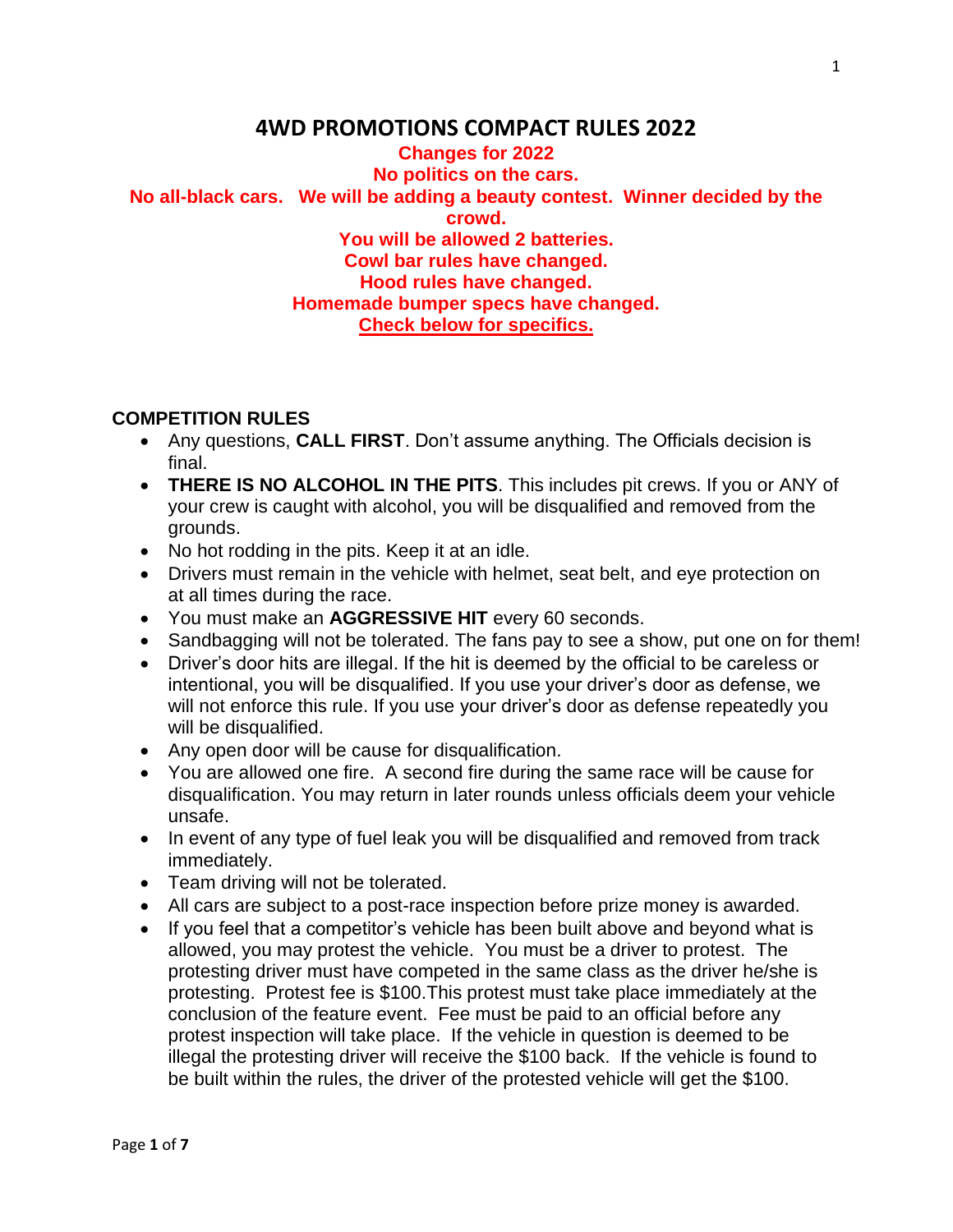## **ALL COMPETEING VEHICLES**

- **NO POLITICS ON CARS**. You will have to repaint or you won't run. This is supposed fun. Don't bring any of that bullshit to the track!
- No all-black cars.
- All vehicles **MUST** have approved seat belts. Track officials will be checking to make sure driver is properly secured before entering track
- All vehicles **MUST** demonstrate the ability to stop at all times. If your brakes don't work you will not compete.
- All vehicles **MUST** have a roof sign, Minimum 15" x 15", Maximum 24" x 24", contrasting colors.
- **NO PAINTING, BUFFING, OILING OR UNDERCOATING OF FRAMES. THESE CARS WILL NOT BE INSPECTED OR ALLOWED TO COMPETE.**
- **NO PROFANITY OR OBSCENE PICTURES ALLOWED.**
- **ALL GLASS, CHROME, MIRRORS, MOLDINGS, LOOSE TRIM, SEATS, ECT. MUST BE REMOVED BEFORE ARRIVAL AT THE RACETRACK. IF IT CAN FALL OFF, TAKE IT OFF!**

### **POST RACE REPAIRS (IF RUNNING HEATS)**

- Unlimited #9 wire
- All cars will be re-inspected prior to feature

These rules are basic and easy to follow. If you don't see it in the rules then don't do it. If you have questions call/text/email. [4WDINSPECTION@GMAIL.COM](mailto:4WDINSPECTION@GMAIL.COM) 847-665-9887

## **COMPACTS**

• Any year passenger car allowed. **108inch or less wheelbase.** No mini van's or SUV's.

## **BATTERIES**

- 2 automotive type batteries allowed. They must be relocated to the passenger compartment, and securely fastened and protected/covered
- You may use an aftermarket or homemade battery box. It **MAY NOT** strengthen the vehicle in any way.

## **RADIATORS**

- Any type automotive radiator may be used but **MUST** be mounted in stock position. You may compete without a radiator. If you choose to run without, you must run on water in engine block only.
- **NO RESERVE TANKS OR RADIBARRELS ARE ALLOWED.**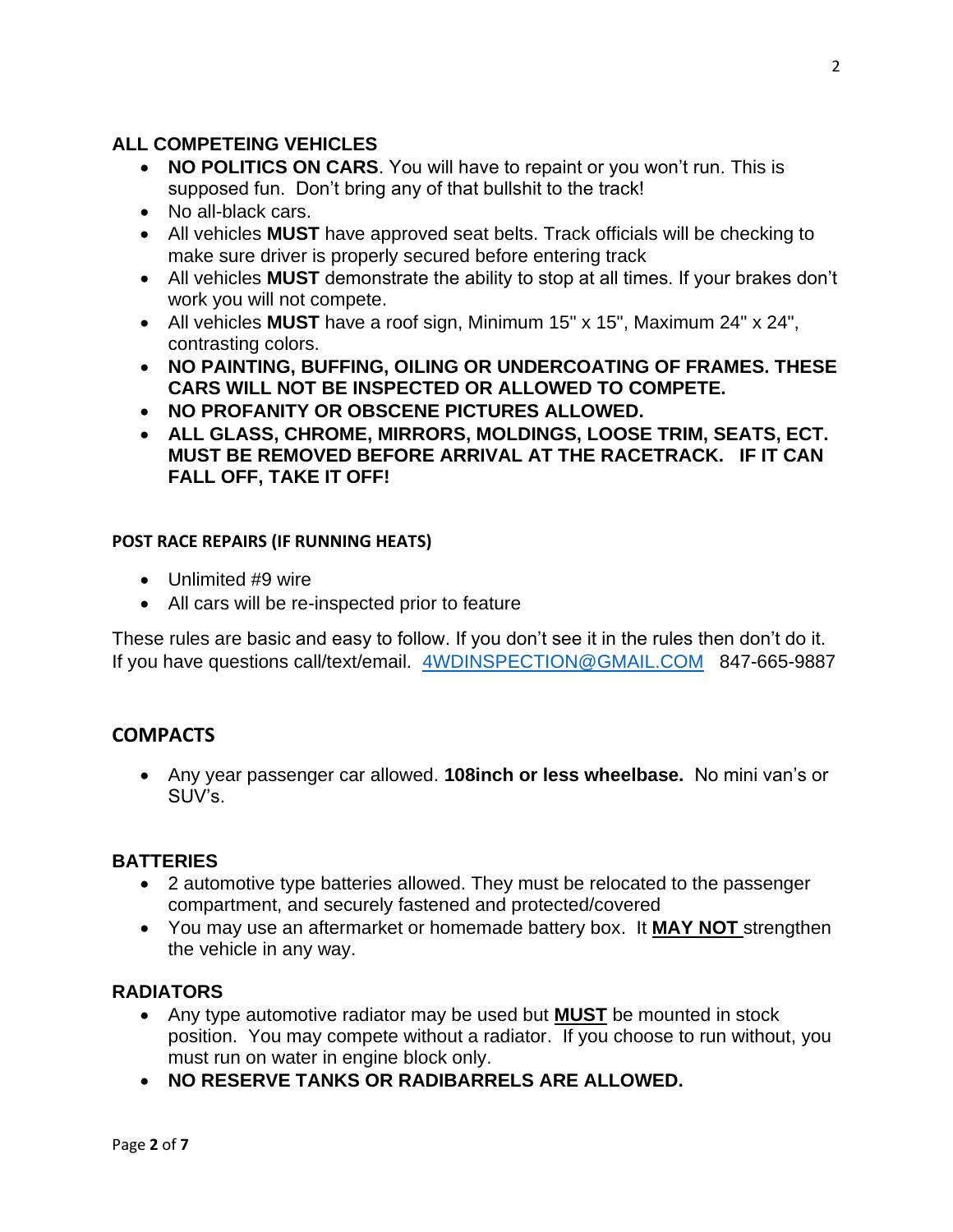- You may add 1 piece of 1/8inch thick expanded metal to the core support in front of radiator. Nothing excessive. May only be on the front side of the radiator. It may be welded or bolted in. You may use six, 1-inch max welds or six, 3/8-inch max bolts with twelve 3/8-inch max washers to fasten. These may be attached to the core support only.
- NO FULL RADIATOR ENCLOSURES OR FRAMES ALLOWED

#### **ENGINE**

- You may run any engine in any vehicle. **6 CYLINDERS MAX**
- Engine must be mounted on factory rubber mounts.
- After market pedals allowed. They may not strengthen car in any way.
- Headers allowed
- Carb conversions allowed
- You may run an engine cradle. Must be bolted to stock motor mounts. No pulley protectors allowed.

### **TRANSMISSIONS**

- You may run any transmission in any vehicle. Trans must be in a stock case. No aftermarket bellhousings or trans tails allowed.
- Trans must be mounted with stock crossmember.
- **On rear wheel drive cars only**, you may relocate the trans cross member.
- Crossmember may be relocated using 2x4x1/4 thick angle welded **OR** bolted to side of frame. If bolting, you may use two 3/4in max bolts per side to attach angle to frame.
- You may use one bolt 3/4in max to bolt crossmember to the angle **OR** the crossmember may be welded to the angle
- You may strap or chain your trans to the crossmember. These **MAY NOT**  strengthen vehicle in any way.
- Aftermarket shifters allowed. **MAY NOT** strengthen vehicle in any way.
- Trans coolers are allowed. **MAY NOT** strengthen vehicle in any way.
- **NO PROTECTORS OF ANY KIND ALLOWED ON TRANMISSION**

#### **FUELTANKS**

- You **MUST** relocate the fuel tank to inside the passenger compartment.
- Aftermarket fuel tanks are recommended.
- Tanks must be securely fastened.
- Tanks may be fastened to floor sheet metal or cage.
- Tanks **MAY NOT** strengthen vehicle in any way.
- All tanks must have a secure cap.
- All fuel lines must be covered to protect from punctures.
- Metal or braided lines recommended.
- Fuel tanks will be allowed a protector (see section on cages)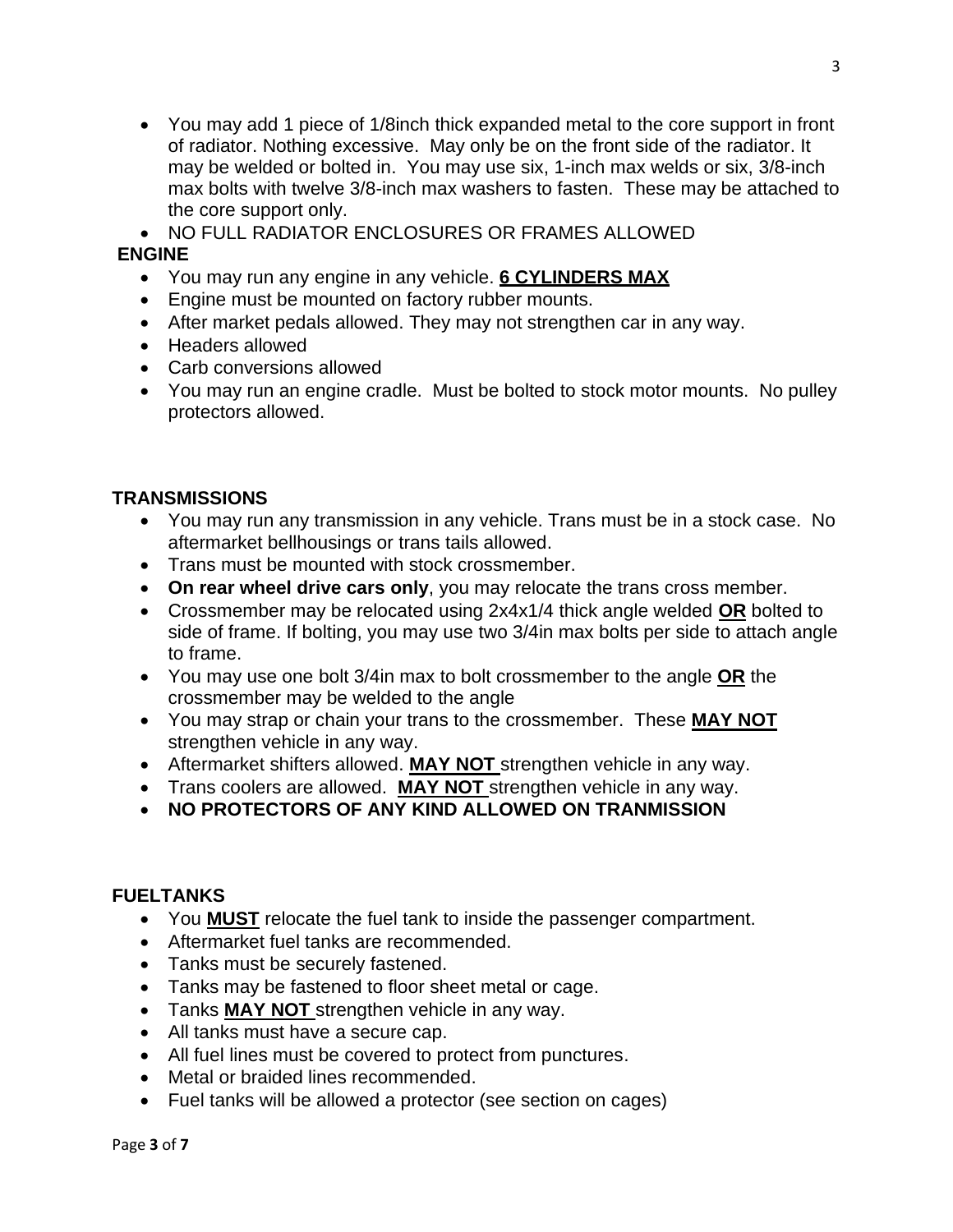- **ELECTRIC FUEL PUMPS** of any kind must have a shut off switch that is clearly marked. In case of an emergency the switch must be easily accessible from outside the vehicle.
- Fuel system must be safe. Inspectors have final discretion.

### **REARENDS (IF RUNNING RWD CAR)**

- ANY stock passenger car rear-ends allowed
- 5 lug max
- You may weld stock mounts to any rear-end (I.E. Chevy to ford/Mopar etc.) Weld may not be excessive.
- Gears may be welded
- Pinion brakes are allowed.
- No rear end bracing allowed.

### **DRIVESHAFTS (RWD CARS ONLY)**

- Aftermarket or homemade driveshafts allowed
- Sliders allowed

### **REAR SUSPENSION**

- Leaf spring vehicles must use stock springs for the year/make /model.
- Leaf spring vehicles may add 1 loop of #9 wire in 4 places on each spring.
- No other homemade spring clamps allowed
- No adding leaves.
- Coil spring vehicles may change rear coils; however, you must use rear springs. **NO FRONT SPRINGS IN THE REAR**
- You may add 4 max store-bought twist in spring spacers per spring
- You may use #9 wire to hold the springs in. Wire may go from top coil to frame and bottom coil to rear end. Nothing excessive.
- You may change lower control arms; however, stock arms only. No reinforcing. No shortening.

#### **FRONT SUSPENSION/STEERING**

- **NO REINFORCING OF AXLE SHAFTS OR CV JOINTS**
- Must use stock front suspension for that year/make/model.
- No solid front suspension
- No homemade suspension components
- You may add 4 max store-bought twist in spring spacers per spring
- All steering components must be stock with exception of the column.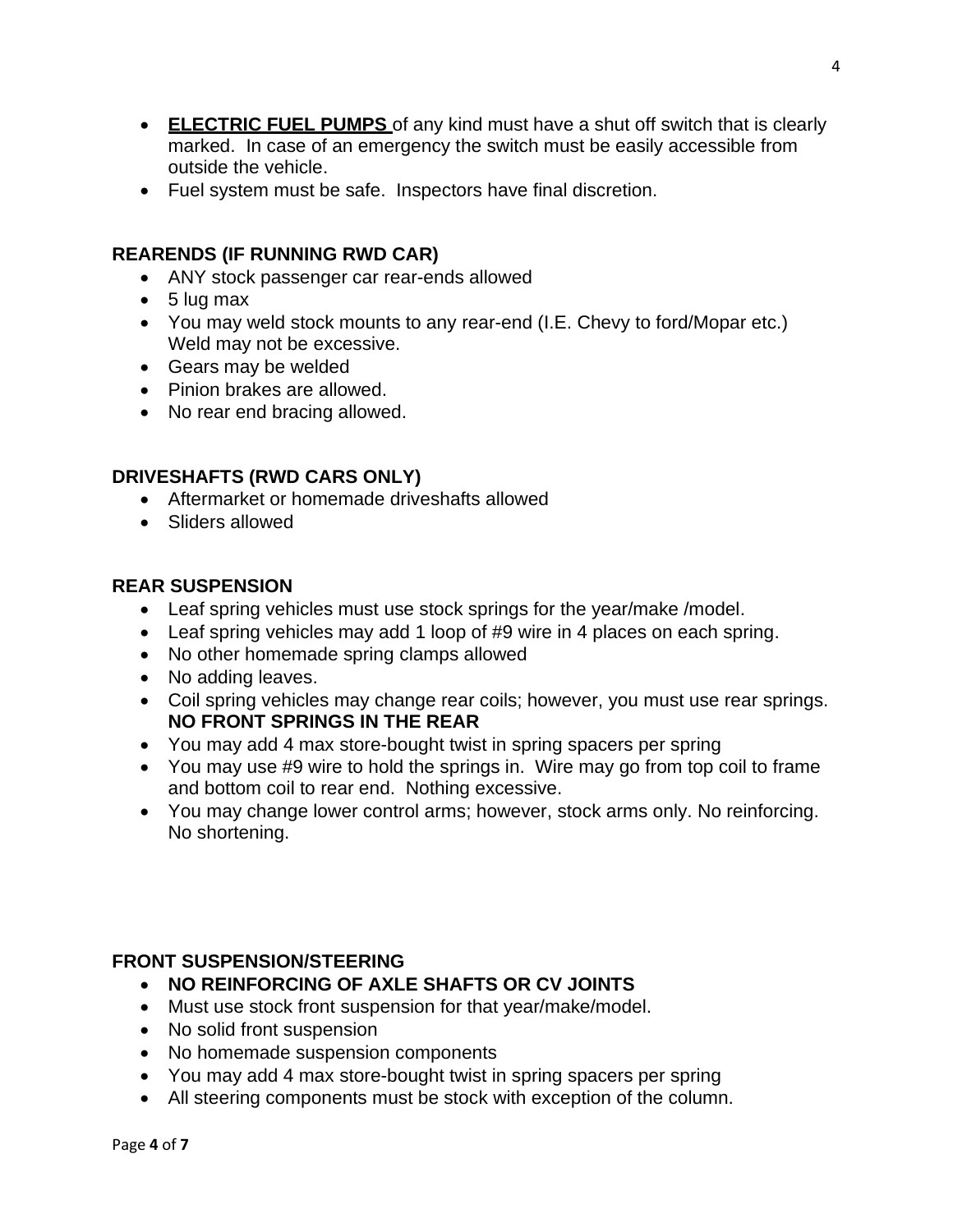- Aftermarket steering columns are allowed
- You may remove the rag joint. You may bolt stock components back together with (2) 3/8inch max bolts.

### **FRAME**

- ANYTHING CAN BE REMOVED. NOTHING CAN BE ADDED UNLESS SPECIFIED
- Frames are to remain factory original. No welding, bolting, or adding any substance/material to frames
- All frames will remain unpainted/undercoated
- No boxing of frames allowed
- No pinning of frames in any way. Only crossmember angle and stock components may be bolted through frames in stock locations
- All trailer hitch components must be removed
- You may add 4loops #9 wire or chain 3/8max between rear frame rails to keep rails together. **CHAIN MAY NOT BE WELDED**
- **NO CONTURING OR SHAPING OF FRAME IN ANY WAY**
- Rust repairs will be dealt with on a case by case basis. Contact an official before adding any patches.

## **BODY**

- **NO BODY SHAPING/CREASING**
- You may not replace body bolts. They must remain stock with spacers intact.
- You may not bolt the body directly to the frame
- Rusted out or missing body bolts may be replaced with 1 loop of #9 wire
- Vertical door seams may be welded. 6 inches max of weld per seam. Drivers door may be welded 12 inches max per vertical seam. You may use strapping. 1/8inch x 2inch max.
- If you choose not to weld you may use #9 wire or chain to secure doors. Vertical seams only. 4 spots per vertical seam max. 3 loops of wire max, each spot. 1 loop 3/8 chain max, each spot. None may go around the cage in any way.
- If you are using wire you may weld 1inch max store-bought washers to doors/fenders. 8 washers max per seam. (4) 1/2inch welds per washer.
- You may run with the windshield intact.
- If you remove the windshield, you must have at least 1 piece of wire, chain, or bar from roof to cowl. You may have a max of 2. If you run more than 1, they may not connect to each other. Sheet metal to sheet metal only.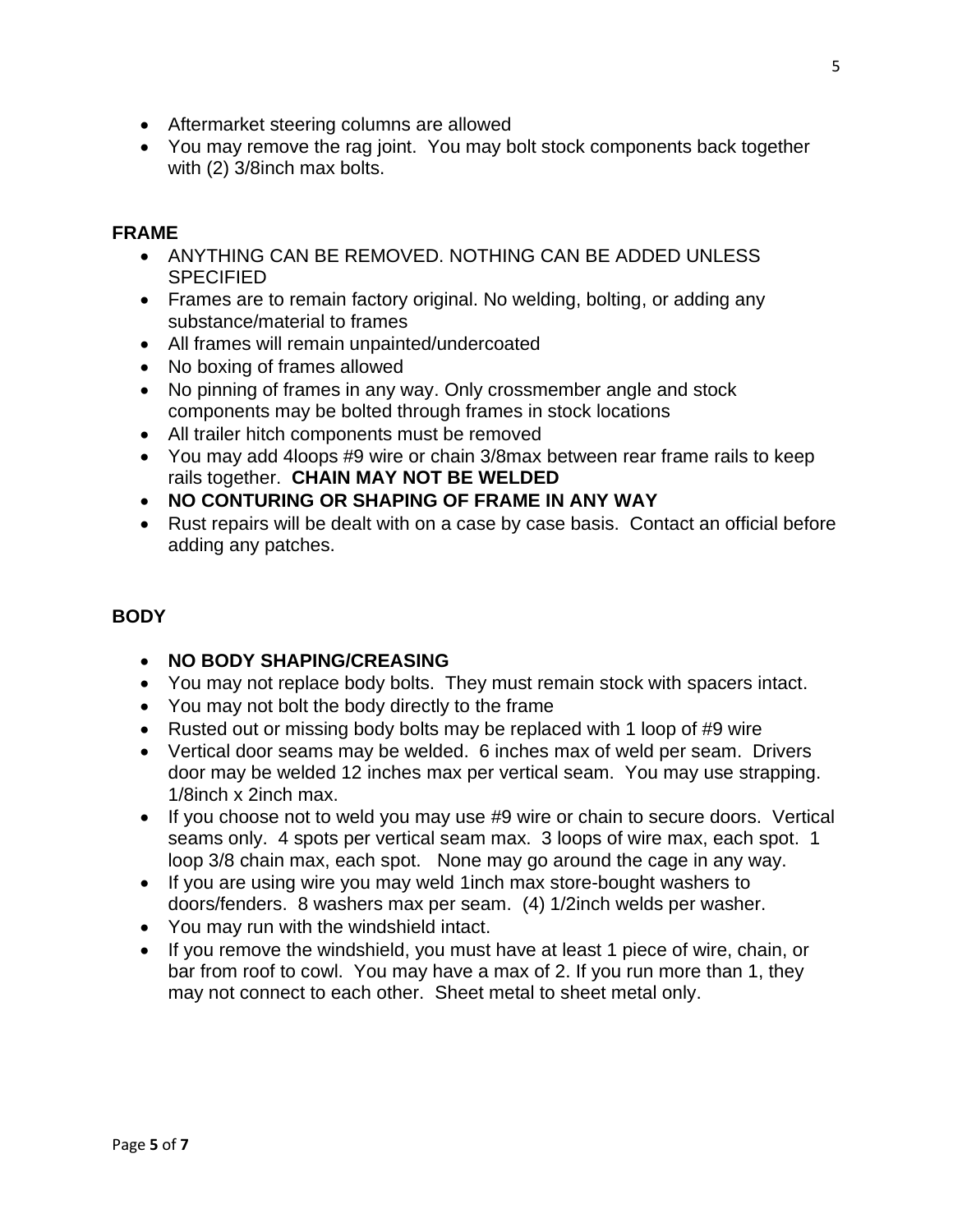### **HOOD**

- You may add 2 pieces of threaded rod, 3/4inch max through the front core support and through frame. 5 nuts max per rod. 5 washers max per rod. Store bought nuts and washers only.
- You may use one homemade washer per rod. On top of hood only. 5inch x 5inch max. 1/4inch thick max.
- Hood may be secured in 6 spots total. If using threaded rod in the core support these will count as 2 spots.
- For the other 4 (or all six if not using threaded rod) you may use 2 loops #9 wire. 1inch store bought washers may be welded with (4) 1/2inch welds onto hood and fenders. Outside skins only. **OR** you may use 2 pieces of angle iron bolted together. One piece welded to the top of fender one to the hood. 6in max angle length. Bolts 1/2in max. 1 bolt per pair of angles.
- Hoods must be open for inspection
- You must have 2 holes in hood on both sides of carb in case of fire.
- If the vehicle is equipped with mechanical fan you must have the hood on to compete or the fan must be removed.

#### **TRUNK**

- Trunk must be open for inspection.
- Trunk may have a single 90-degree bend. It may be tucked after inspection.
- Trunk may be secured in 6 spots total. 2 loops #9 wire per spot
- 1inch max store-bought washers may be welded with (4) 1/2inch welds. 2 washers per spot. Outside skins only.
- Speaker deck must remain in stock location. No lowering or removing
- Rear body panel must remain vertical and trunk seams must remain in stock position

## **BUMPERS**

- Any factory bumper will be allowed front and rear
- Front Bumpers only may be aftermarket. Must appear stock.
- You may use tubing in place of bumper. 4x6x1/4in thick max. You may add a point to the tube. May not stick out further than 6in from face of tube. Kickers may not extend outside of frame rails.
- **Front** bumpers may be loaded
- Bumpers may be welded directly to frame.
- On the **FRONT** you may weld a strap 2x6x1/4inch from frame to bumper. 1 strap per side. May not act as a kicker in any way. You may also use 3 loops of #9 wire or chain 3/8 max in 2 spots going from bumper to core support. None may cross in front of radiator. Chain may not be welded to form a bar.
- Bumpers may not extend past fenders. Trim to fit.